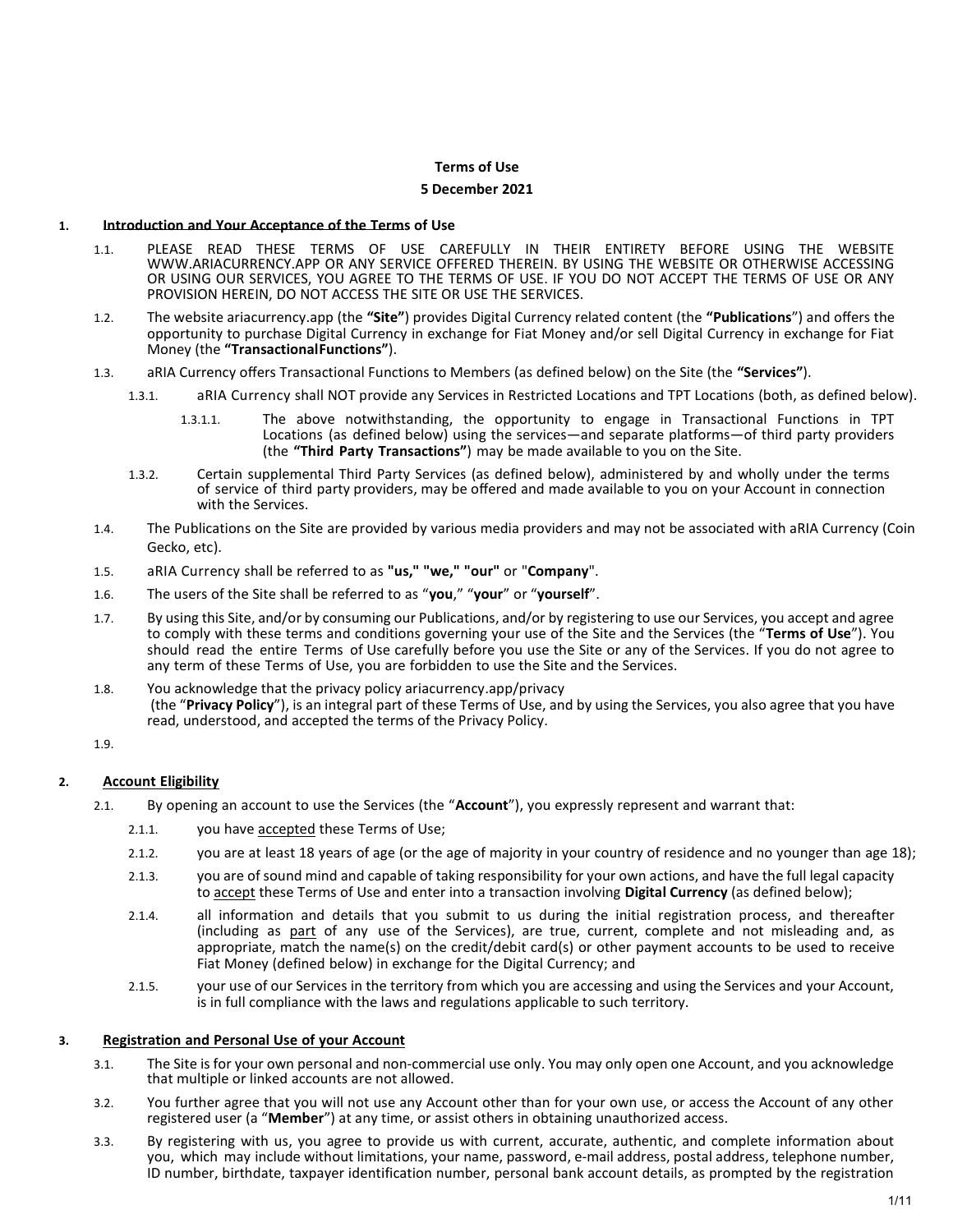and/or verification process, or as prompted at any time following registration, and you are required to keep any such submitted information updated at all times. We may request additional information as necessary, including in the event of any suspicious activity related to your Account.

3.4. Verification Process. We may verify your details, at any time, by requesting certain documents from you. These documents may typically include a government issued identity card, proof of address, such as a utility bill, and proof of your payment method. We may request that copies of such documents are notarized at your own expense, with a stamp and attestation or certification by a public notary.

Should the documents fail our internal security checks for any reason, such as upon suspicion of tampering, or due to suspicious or proven misrepresentation, we shall be under no obligation to accept such documents as valid, and under no obligation to provide feedback on the exact nature of our findings with regards to these documents. In addition, we may request that you participate in a phone or video call to verify your identity.

- 3.5. We may also perform further background checks on you and request any relevant documentation from you for any reason related to your use of the Services and/or as supporting evidence for any information you provide.
- 3.6. You acknowledge that in order to conduct such verification process and/or background checks, we may perform inquiries, directly or indirectly through third party service providers in the attempt to prevent misidentification, fraud, suspicious activity, money laundering or any other forbidden activity, and may take actions with respect to the outcome of such inquiries, as we deem necessary. You hereby provide us with your authorization for such inquiries, including with respect to a query of your account information.
- 3.7. The aforementioned notwithstanding, the Company may, at any time, and in its sole discretion, deny you the option to open an Account, limit the Account that you may establish and maintain, or suspend any transaction pending our review of any information submitted by you.
- 3.8. Confidentiality of your Account. You acknowledge that you are responsible for maintaining the strict confidentiality of your Account information, including your password, safeguarding your own Digital Currency, and for all activity and transactions that are posted to your Account. You understand that any compromise of your login information may expose your Account to unauthorized access by third parties which may result in loss or theft of Digital Currency or funds from your Account, including linked accounts, such as your linked bank accounts and credit cards.
- 3.9. Security Alerts. In order to receive security alerts from the Company, you must update the Company with respect to changes in your email address and telephone number. In no event will the Company be held responsible for any damages or losses which you may sustain as a result of compromise of your Account login credentials due to no fault of the Company and/or failure to follow or act upon any notices or alerts that we may send to you. Notwithstanding the above, the Company does not guarantee to provide you with said alerts or to take any other action in this regard, and shall not be held liable for not doing so.
- 3.10. Misuse. The creation or use of an Account without obtaining our prior express permission will result in the immediate suspension of any such Account, as well as all pending Purchase/Sale offers. Any attempt to do so or to assist others (former registered users or otherwise), or the distribution of instructions, software or tools for that purpose, will result in the Accounts of such users being terminated, without derogating from any other remedy to which the Company may be entitled for such a violation and the Company may take further actions against you.
- 3.11. You are required to notify us immediately of any unauthorized use of your Account or password, suspected compromise of your login information, or any other breach of security, by email addressed to support@ariacurrency.app.
- 3.12. We may terminate the account of any Member who does not comply with our verification or security requests, or otherwise violates the foregoing rules, and such Member may be held liable for losses incurred by the Company or by any third party due to the Member's non-compliance and/or violation of rules.
- 3.13. Responsibility for Third Party Acts. Your Account is for your personal use only, and not for the use or access by any third party. In any event, you are fully responsible for all acts or omissions of any third party accessing and/or using your Account.
- 3.14. You agree that you will not use the Services to perform criminal activity of any sort, including but not limited to, money laundering, financing of terrorism, or malicious hacking, as well as gambling operations. In addition, you warrant not to use methods to conceal the location from which you access the Site and that you will disclose to the Company your accurate and true location. Should the Company determine in its sole discretion that the activity on your Account is suspicious or related to any prohibited activity or illegitimate operation, the Company may cancel or suspend your Account, block any outstanding transactions, deny any new transactions, and/or freeze any funds available on your Account.
- 3.15. You agree to receive promotional and/or informational emails from us to the email address you provided in your Account. Such emails will be canceled upon your request using the "unsubscribe" option presented in any such email, when applicable.
- 3.16. By registering with us and/or using the Site, you confirm that you did not Mine any Digital Currency you offer us for Sale, and that you did not buy any Digital Currency you offer us for Sale from a Miner. For the purposes of this Agreement, "Mine" or "Mining" means the process of using cryptographic hash functions to authorize cryptotransactions, and a "Miner" is a person who performs such Mining.

# 4. Our Services

- 4.1. Provision of the Services
	- 4.1.1. Purchase of Digital Currency. The Services allow Members to buy from the Company aRIA and/or Ethereum and/or any other digital currency (the "Digital Currency") that may be available for purchase on the Site from time to time (a "Purchase").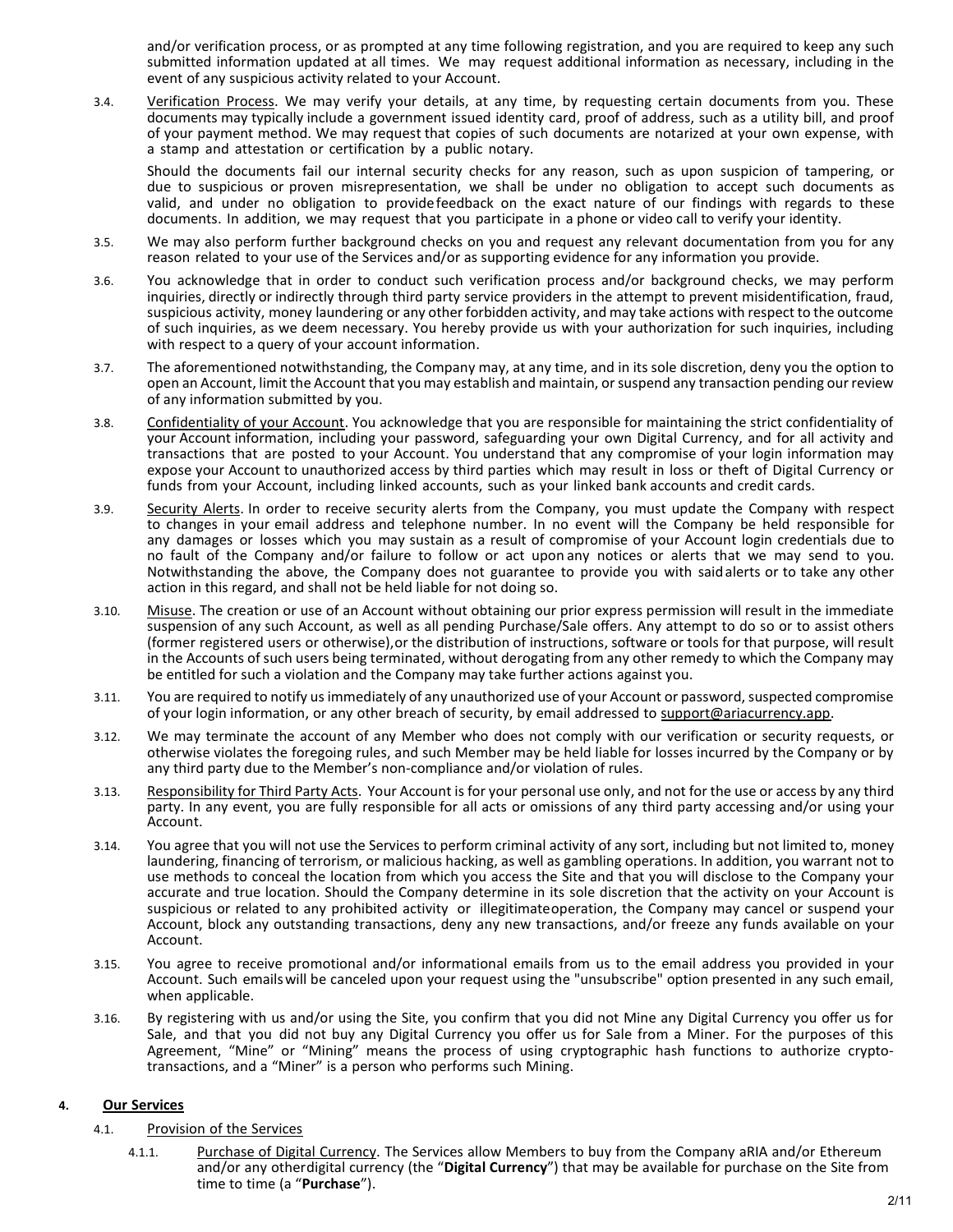- 4.1.2. Sale of Digital Currency. At the Company's sole discretion, the Company may also elect to allow Members to sell aRIA and/orany other digital currency to the Company (a "Sale").
- 4.1.3. Transactions in Exchange for Fiat Money. Upon successfully opening and establishing your Account following the verification process, you may begin to engage in Purchase and/or Sale transactions of Digital Currency, as applicable, on a per-transaction basis in exchange for USD, EUR, or other fiat currencies as determined by the Company from time to time (collectively and individually, the "Fiat Money").
- 4.1.4. No Guarantee of Payment Methods. You may send and/or receive Fiat Money to and from the Company through bank account wire transfers, credit card payment, or a third party processor. However, the Company cannot guarantee that all such payment methods will always be available to you. The availability of each payment method depends on several factors, including but not limited to your location, the identification information you have provided the Company, and certain limitations imposed by third party payment processors, if any.
- 4.1.5. Non-Provision of Wallet Service. A program application that stores private and public keys and interacts with applicable Digital Currency blockchain network(s) to enable users to send and receive Digital Currency and monitor their balance is a "Digital Currency Wallet". The administration of a Digital Currency Wallet—whether by physical device or paper, local software, online host or otherwise—and its provision as an interface for users to control access to their Digital Currency, manage their Digital Currency keys and Wallet Addresses, track their Digital Currency balance, or execute transactions with their Digital Currency is a "Wallet Service". You understand and accept that: (i) Company is not a Wallet Service provider, nor does it act as a provider of a Wallet Service or provide any utility or function of a Digital Currency Wallet whatsoever; (ii) We may recommend or refer you to a Wallet Service administered by an external third-party provider (as described in Section 5.2.2).
- 4.1.6. Payments and Transfers.
	- 4.1.6.1. Purchase Payments. You understand and accept the following terms pertaining to any bank wire transfer you send the Company in connection with your Purchase order for Digital Currency:
		- 4.1.6.1.1. a payment may, in the Company's sole discretion, not be accepted by the Company if it is made: (i) to a different beneficiary than specified in the payment instructions presented to you when you place your order; or (ii) from a bank account in a name that does not match your name as registered on your Account with the Company, or that otherwise cannot be identifiable to the Company's satisfaction as yours;
		- 4.1.6.1.2. in the event the payment actually received into the Company's bank account, net any applicable bank or administrative fees, is lower than the payment amount required to fulfill your Purchase order, the Company shall, in its sole discretion, either: (i) update and fulfill the Purchase order in accordance with the payment amount net fees actually received; (ii) cancel and refund your Purchase order; or (iii) contact you to receive new instructions to amend or cancel your order.
		- 4.1.6.1.3. in the event the payment actually received into the Company's bank account, net any applicable bankor administrative fees, is *higher* than the payment amount required to fulfill your Purchase order, the Company shall either: (i) update and fulfill the Purchase order in accordance with the payment amount net fees actually received; (ii) fulfill the Purchase order in accordance with the original Purchase order amount and refund the delta; (iii) cancel and refund your Purchase order; or (iv) contact you to receive new instructions to amend or cancel your order
	- 4.1.6.2. Sale Transfers. You understand and accept the following terms pertaining to any Digital Currency transfer you send to the Company in connection with your Sale order:
		- 4.1.6.2.1. a transfer may, in the Company's sole discretion, not be accepted by the Company if it is made: (i) to a different Company Wallet Address than specified in the transfer instructions presented to you when you place your order (however, under these circumstances, the Company may, in its sole discretion, accept such transfer and fulfill your Sale order); or (ii) designating a Bank Account for payment in a name that does not match your name as registered on your Account with the Company, or that otherwise cannot be identifiable to the Company's satisfaction as yours (however, under these circumstances, the Company may, in its sole discretion, accept such transfer and fulfill your Sale order);
		- 4.1.6.2.2. in the event the transfer actually received into the Company's Wallet Address, net any applicable fees, is lower than the transfer amount required to fulfill your Sale order, the Company shall, in its sole discretion, either: (i) update and fulfill the Sale order in accordance with the transfer amount net fees actually received; (ii) cancel and refund your Sale order; or (iii) contact you to receive new instructions to amend or cancel your order.
		- 4.1.6.2.3. in the event the transfer actually received into the Company's Wallet Address, net any applicable fees, is *higher* than the transfer amount required to fulfill your Sale order, the Company shall either: (i) update and fulfill the Sale order in accordance with the transfer amount net fees actually received, provided that the discrepancy is not more than five percent (5%) of the transfer amount required to fulfill your Sale order (i.e., if the Sale order was for 0.1000 aRIA, and we received 0.1025 aRIA, we will automatically update and fulfill the Sale order for 0.1025 aRIA); or (ii) fulfill the Sale order in accordance with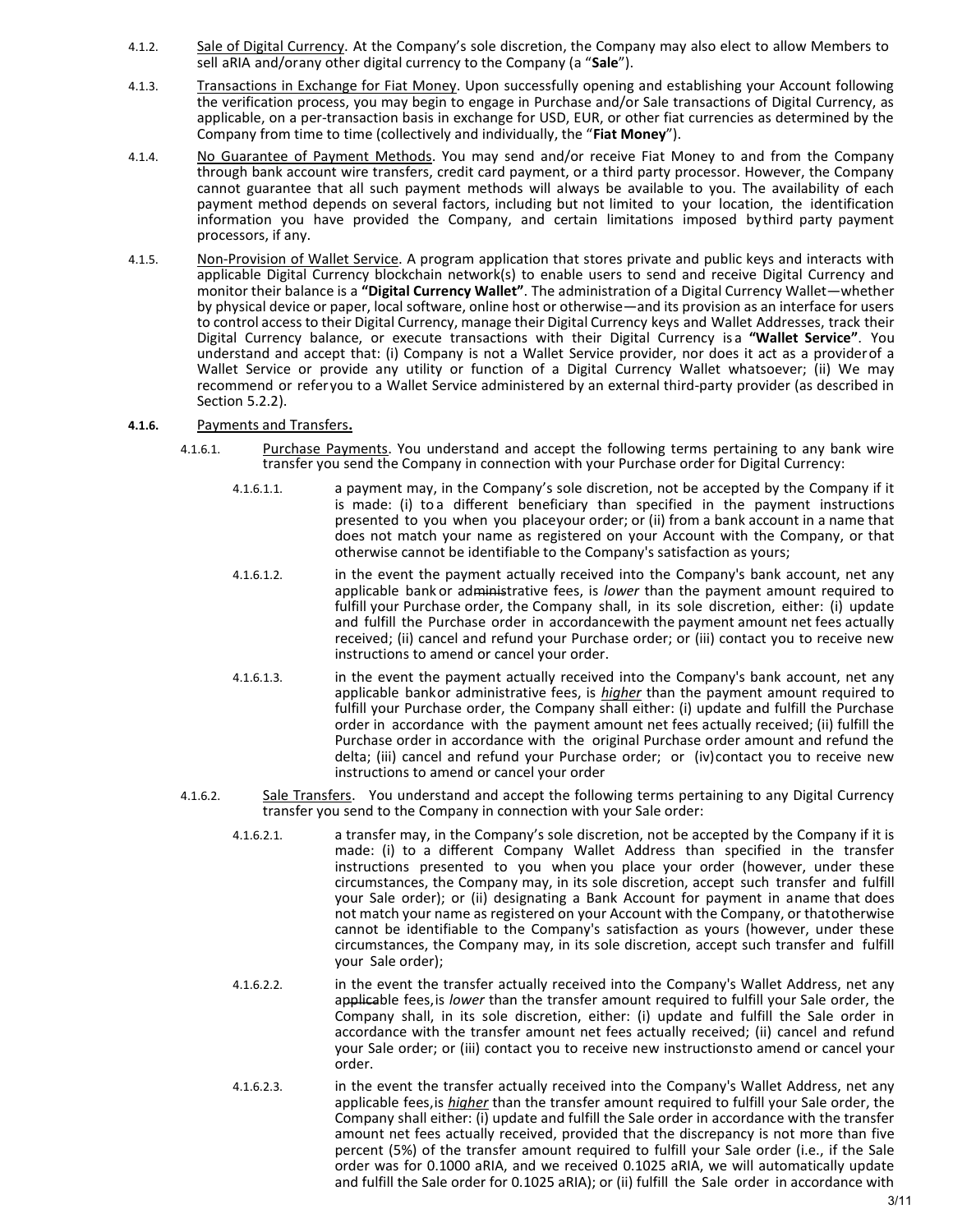the original Sale order amount and refund the delta (i.e., if the Sale order was for 0.1000 aRIA, and we received 0.1200 aRIA, we will automatically fulfill the Sale order for 0.1000 aRIA and refund you 0.0200 aRIA). Notwithstanding, in either case, the Company reserves the right to, in its sole discretion, either cancel and refund your Sale order, or contact you to receive new instructions to amend or cancel your order.

- 4.1.6.2.4. in the event that you transfer Digital Currency to a Wallet Address other than the Wallet Address specified in the transfer instructions, and such Wallet Address is not a Company Wallet Address, Company shall have no liability whatsoever, including without limitation, have no obligation to complete the Sale order, no obligation to replace the Digital Currency, and no obligation to assist in tracking or recovering such erroneous transfer.
- 4.1.6.2.5. You agree that you will not use Sale orders to relay Digital Currency that was attained by you illegally. Additionally, you warrant not to transfer Digital Currency to us that you obtained, directly or indirectly, from unlawful or illegitimate sources, including but not limited to dark market, and mixing platforms, as well as origins connected with money laundering, terrorism or the funding of terrorism, child abuse, scams and fraudulent activity, ransomware, theft, and gambling operations.
- 4.1.7. Delivery of Digital Currency. The Company will use reasonable efforts to deliver the Digital Currency you Purchase to you at the earliest commercially reasonable time in accordance with the terms and conditions hereunder. You acknowledge that delivery of the Digital Currency you purchase may be completed separately from the payment process, and it may take time for the Digital Currency transfer to be processed. You also acknowledge that on some occasions, the Company may not be able to fulfill your Purchase order or deliver the Digital Currency as further explained herein. In addition, you understand that we may charge you certain network fees (third party mining fees, etc.) associated with your Purchase order for Digital Currency. In such case, the relevant network fees will be clearly distinguished as a separate fee on your transaction breakdown and will be deducted from the amount of Digital Currency due with respect to your Purchase order.
- 4.1.8. Payment of Fiat Money. You acknowledge and accept that: (i) the Company will use reasonable efforts to pay the Fiat Money for your Digital Currency Sale to you at the earliest commercially reasonable time in accordance with the terms and conditions hereunder; (ii) payment of the Fiat Money for a Digital Currency Sale may be completed separately from the transfer process, and it may take some time for the Fiat Money transfer to be processed; (iii) on some occasions, the Company may not be ableto fulfill your Sale order or transfer the Fiat Money as further explained herein; (iv) for your Sale of Digital Currency to the Company, we will pay Fiat Money to the International Bank Account Number ("IBAN" or "Bank Account") you provide to us with respect to each of your Sale orders and which you verify with us upon our verification request for each order; (v) such verification request may include, without limitation, verification through email or other electronic means; (vi) in the event youdo not verify your Bank Account within 30 days of our sending such verification request to you, we reserve the right to send the relevant Fiat Money to the Bank Account you provided to us upon initiating the applicable order, irrespective of any verification from you; and (vii) once we send Fiat Money to a Bank Account, we will be unable to retrieve that Fiat Money from that Bank Account
- 4.1.9. Wallet Address.
	- 4.1.9.1. An identifier of alphanumeric characters which represents a possible destination for a Digital Currency payment is a "Wallet Address" (for example, the Wallet Address for Bitcoin is a string of 26 to 35 alphanumeric characters, beginning with the number 1 or 3).
	- 4.1.9.2. You understand and accept that:
		- 4.1.9.2.1. we shall deliver the Digital Currency you Purchase to the personal digital Wallet Address that you provide to us with respect to each of your Purchase orders ("Your Wallet Address") and which you will be asked to confirm with respect to each such Purchase order ("Wallet Confirmation Request"). Wallet Confirmation Requests may be issued, without limitation, through email or other electronic means;
		- 4.1.9.2.2. in the event that you do not confirm Your Wallet Address within 4 (four) days of our sending such Wallet Confirmation Request to you, we may, at our sole discretion, either (i) send you the relevant Digital Currency to Your Wallet Address that you provided to us upon initiating the applicable order (irrespective of its confirmation by you), or (ii) cancel the applicable Purchase order and refund youthe relevant Fiat Money;
		- 4.1.9.2.3. once we send you Digital Currency to Your Wallet Address, we will be unable to retrieve that Digital Currency from that Wallet Address;
		- 4.1.9.2.4. the Digital Currency on Sale orders shall be delivered by you to the specific Wallet Address that we provide to you with respect to each of your Sale orders.
- 4.1.10. No Liability for Errors. You acknowledge that the Company will not be liable for any error with respect to the instructions you provide, including without limitation erroneous Wallet Address and/or Bank Account information.
- 4.1.11. No Guarantee of Value or Liquidity. You understand and accept the risks involved in buying and selling Digital Currency, and specifically your Purchase and Sale of Digital Currency, including the fact that the Company cannot guarantee that any Digital Currency will have, at any time in the future, certain value (if any) or market liquidity. There is no guarantee that you will beable to sell the Digital Currency to any third party at a later time, and in no event will the Company be obligated to purchase from you any Digital Currency, whether bought from the Company or otherwise. (See also Section 16, "Risks").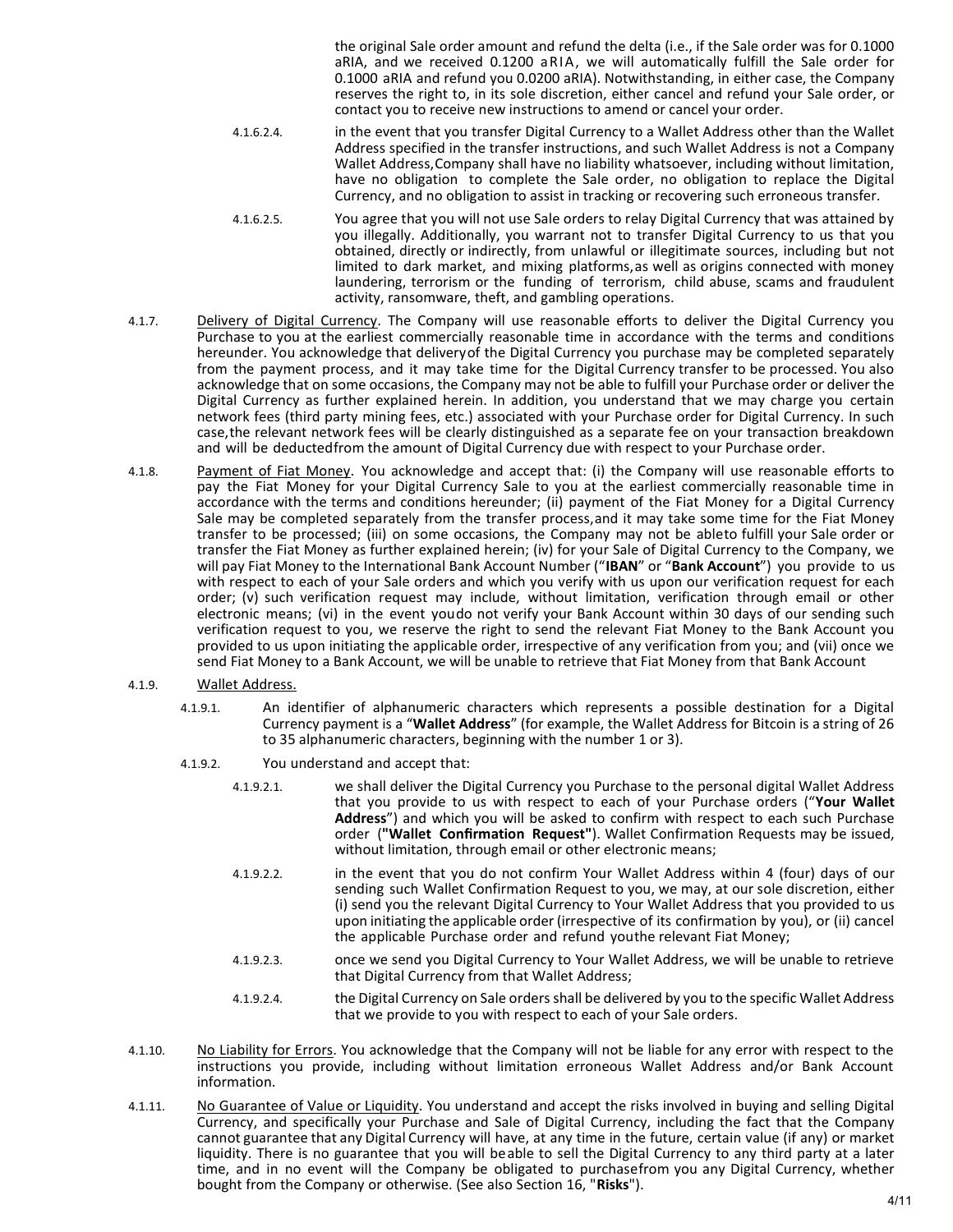# 4.2. Price of Digital Currency and the Execution of Your Order

- 4.2.1. The rate for Purchase and Sale of Digital Currency, as applicable, shall be determined in accordance with the price as displayed on the Site (the "Price"). The Price is comprised of the Digital Currency market rate, including a spread and our commission fee; additional fees may apply on top of the Price. Changes to any applicable fees may be made at any time in our sole discretion; it is your obligation to verify applicable fees prior to engaging in any order or transaction. We may offer promotional sales and/or discounts ("Discounts") from time to time; we reserve the right to terminate any such Discounts at any time in our sole discretion and without any prior notice.
- 4.2.2. Notwithstanding the above, you hereby understand and agree that the Price displayed on the Site for Purchase or Sale of the Digital Currency is accurate for the thirty (30) minutes immediately following the initial step in the placement of an order (the "Preliminary Price"), and the Preliminary Price which appears on the Site upon your order may not be the final price or rate of your transaction. This is due to the highly volatile nature of the price of Digital Currency and the period of time that may be required for completing the transaction, as further detailed below.
- 4.2.3. The Final Price of the transaction:
	- 4.2.3.1. The final price of your transaction (the "Final Price") will be the Price that appears on the Site upon: (i) the processing of a credit/debit card Fiat Money payment in a Purchase order, provided that you successfully submitthe payment within the thirty (30) minutes immediately following the initial step in your placement of this order (after which, the order permanently expires and cannot be fulfilled); (ii) our receipt of confirmation of payment from our bank, with respect to a Fiat Money payment made by you via bank wire transfer in a Purchase order; and (iii) the actual crediting of a Company Wallet Address designated by us for your Sale order, with respect to the Digital Currency credited by you to us in that Sale, provided that the crediting was completed within the thirty (30) minutes immediately following the initial step in your placement of this order (after which, the order permanently expires and cannot be fulfilled).
	- 4.2.3.2. The above notwithstanding, you acknowledge that our performance of additional KYC and/or security validations (e.g. validating the order details with you) may extend beyond the times specified in Section 4.2.3.1 above; in which case, the Final Price shall be the Price applicable upon the completion of our additional KYC and/or security validations.
- 4.2.4. You understand and agree that the Final Price may be either higher or lower than any other rate or price which was previously available on the Site, in accordance with value fluctuation which may occur, and that this may change either in your favor or in the Company's and we have no control whatsoever on such change. A Price in Fiat Money for a transaction is locked for thirty (30) minutes when the initial step in the placement of the Purchase/Sale order is logged (the Preliminary Price); once the Preliminary Price has expired, the Final Price will apply to any applicable transaction.
- 4.2.5. As soon as reasonably practicable thereafter, and subject to the completion of our KYC process and/or other inspections to our satisfaction, we shall execute your order at the Final Price (the "Execution"). Until Execution, any order by you shall be considered as pending and not completed, and shall not be binding on us whatsoever.
- 4.2.6. Delivery. As soon as reasonably practicable after the Execution of your order: (i) in the case of your Purchase of Digital Currency from us, the relevant Digital Currency shall be delivered by us to your Wallet Address. While we will attempt totransfer the Digital Currency as soon as we can, please note that the transfer may take some time to be processed; (ii) in the case of your Sale of Digital Currency to us, we shall deliver Fiat Money through a bank wire transfer, credit card, or other third party payment processor, all using the details per applicable payment method you provided during the placement of your Sale order; and (iii) we shall provide you, either on the Site, via email, or otherwise, a transaction confirmation, detailing the Final Price and other particulars about the applicable Purchase, Sale, and the Execution (the "Transaction Confirmation").
- 4.2.7. Any payment by us to you, including refunds of payments initially made by you to us, whether of Fiat Money or Digital Currency, shall be paid after deduction of any applicable fees and/or transaction costs and expenses, including, without limitation, our commission fee.
- 4.2.8. For the avoidance of doubt, aRIA Currency has no obligation or responsibility under these Terms of Use to take any action or do anything to collect or arrange for delivery of any Digital Currency or other digital asset that is offered or issued based on existing holdings of Digital Currency, whether characterized as interest, dividend, "airdrop," or fork ("Accrued Digital Asset"), nor is aRIA Currency liable to you in any way or responsible to indemnify you for any loss or denial of such Accrued Digital Asset suffered by you as a result of your use of the Services
- 4.2.9. Cancellation Policy. You acknowledge that executed transactions are non-cancelable and you cannot change or reverse any transaction - whether completed or pending (including any Purchase order with respect to which you have not yet confirmed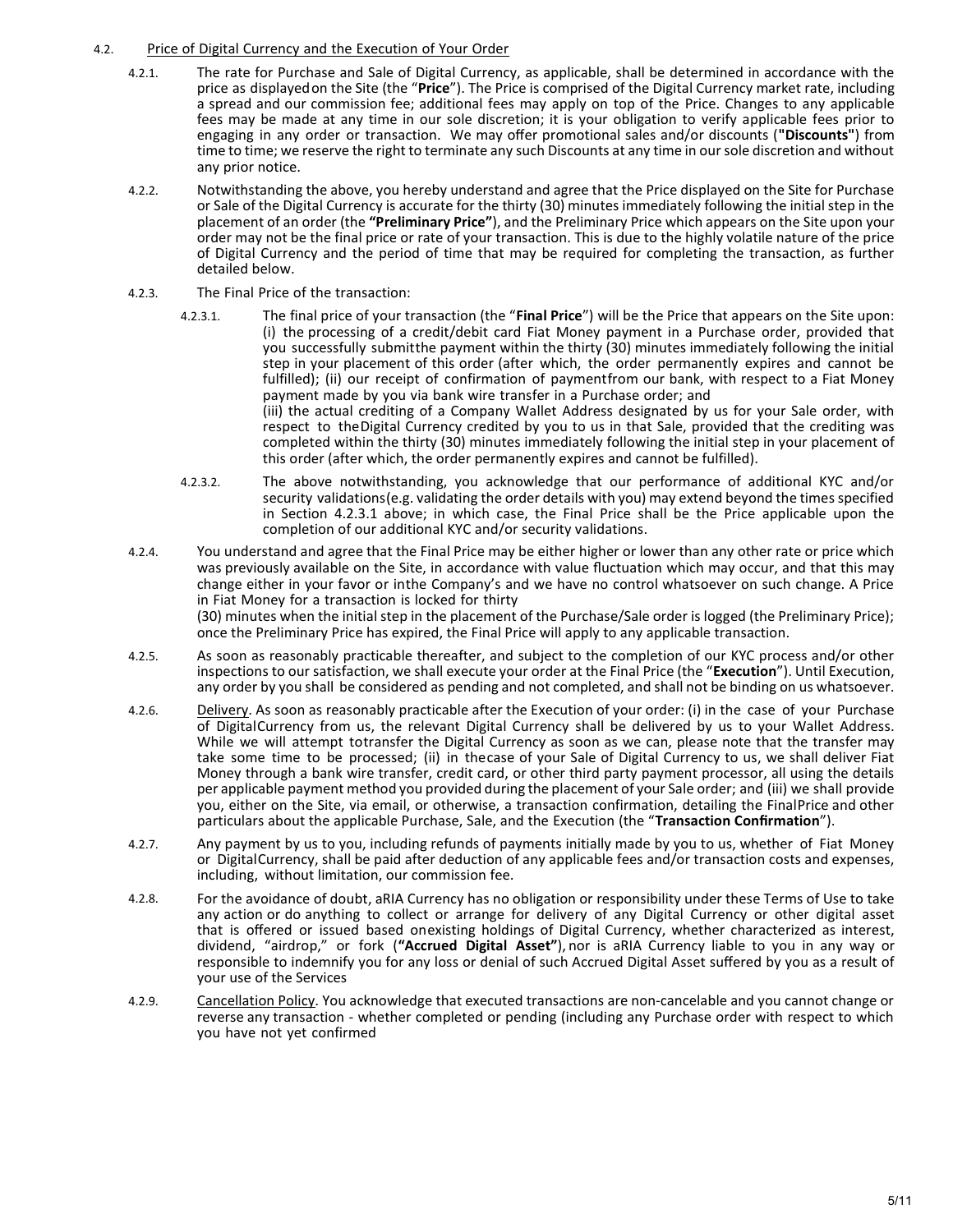Your Wallet Address by attending to the Wallet Confirmation Request connected to that order). The above notwithstanding, the Company, in its sole discretion, without any obligation whatsoever, may endeavor to comply with a request from you to cancela transaction on your Account. Subject to applicable law and regulation, in the event the Company cancels your Purchase order after having received Fiat Money from you with regards to such order, the Company will refund such funds to you minus any costs or expenses incurred with regards to such refund, including without limitation any bank charges, currency exchange charges and/or payment processing charges. With respect to cancellation of your Sale order after having received Digital Currency from you, the Company will credit you with such Digital Currency minus applicable transaction costs and expenses. The Company will make reasonable efforts to refund canceled transactions in the same currency of Fiat Money as was initially used by you in the payment for your order, however, this is not always feasible. Any return for a canceled transaction shall be ina currency of Fiat Money and at an exchange rate determined in the Company's sole reasonable discretion.

- 4.2.10. Unsuccessful Payments. If your payment method is declined, whether due to insufficient funds or deemed unsuccessful for any other reason, you agree that the Company, in its sole discretion, may: (i) cancel any applicable transaction; (ii) fulfill a portion of that transaction; or (iii) debit alternative payment methods provided by you, in the amount necessary to complete a pending transaction. In the event of termination of any transaction, the Company will make reasonable efforts to provide you with notification of such termination. If any fees apply on failed bank-transfer attempts made by the Company to you in the course of executing your Sale order, and such failure is reasonably attributed to an error by you, such fees shall be deducted from either (x) the amount of Fiat Money that is transferred to you if the order is subsequently executed; or (y) the amount of Digital Currency that is returned to you if the order is declined and the Digital Currency is returned.
- 4.2.11. Ownership of your Wallet Address. You guarantee to use and provide a Wallet Address owned by you exclusively and which is under your sole and full control, for the purpose of executing any transaction, including: (a) in a Purchase order, a Wallet Address to which we will transfer Digital Currency; (b) in a Sale order, a Wallet address (or Wallet Addresses) from which you will transfer Digital Currency to us and/or a Wallet Address to which we may return Digital Currency.
- 4.2.12. The Company reserves the right to deny processing any order, or cancel any pending transaction if: (i) required to do so by law, regulation, competent court order, or other competent authority; (ii) the Company considers any such order or transaction tobe in conflict with our Risk Management Policy, or as violating any provision of these Terms of Use, or applicable law or regulation; (iii) it exceeds any limit which may apply to the number or volume of transactions in any given period, in accordance with Company's policies, as may be amended from time to time, or any other applicable laws and regulations; or (iv) such transaction places the Company's operation, good name, or reputation at risk. In addition, we may contact you to obtain additional files or submissions, obtain proof of current location, or other relevant information in attempts to avoid declining a transaction, although we are not required to do so under any circumstances. Your compliance with any information request in connection with any transaction does not guarantee or require that such transaction will be executed; execution of any transaction shall be at our sole and exclusive discretion. Whenever we decline a Sale transaction for any reason, we willtransfer the Digital Currency that we received from you back to you in accordance with your instructions; in order to providesuch returns, subject to the terms and conditions contained herein, we will request that you provide a Wallet Address to which we will transfer the Digital Currency. However, we reserve the right to decline transfers to such Wallet Address and require you to provide an alternative Wallet Address at our sole reasonable discretion. If you neglect or refuse to provide a Wallet Address that is acceptable to us, as determined in our sole reasonable discretion, we may take any additional actions available to usunder these Terms of Use or other applicable laws and regulations with respect to such transaction.

## 4.3. Users Content

- 4.3.1. Should you upload any content on the Site, including without limitations, any text, photo, or other material, you warrant that such content will not consist of: (a) false, misleading information or misappropriation; (b) copyrighted material which you arenot authorized to post publicly; (c) obscene, offensive, profane, unlawful content or any content which, subject to Company's sole discretion, may harm or risk the Company's good name and reputation; or (d) anything that is otherwise prohibited by any applicable laws.
- 4.3.2. Without relieving you of your responsibility as above mentioned, the Company may, subject to the Company's sole discretion, remove any content which is in violation of the above detailed in addition to any further action which the Company deems necessary. The Company does not undertake to review any such content nor assumes any responsibility in connection therewith.
- 4.3.3. You acknowledge that the Company cannot and does not endorse or guarantee the authenticity, identity or reliability of any content and information either posted by any user of the Site or attributed to any user of the Site, thus relying on users' content is solely at your own discretion and risk.

#### 4.4. Payment Transactions, Third Party Processors, and Chargebacks

- 4.4.1. You are fully responsible for paying all sums (whether Fiat Money or Digital Currency) owed to us by you. We reserve the right to withhold any payment which is to be made to you until the Company can properly identify and authenticate your identity and/or payment details (as applicable).
- 4.4.2. You acknowledge that the Company may, subject to the Company's sole discretion, use third-party payment processing service providers to process any payment between you and the Company, including but not limited to payments in relation to your use of the Services and any transaction executed by you. In such cases, you confirm that the Company may provide certain personal information and/or documentation about you,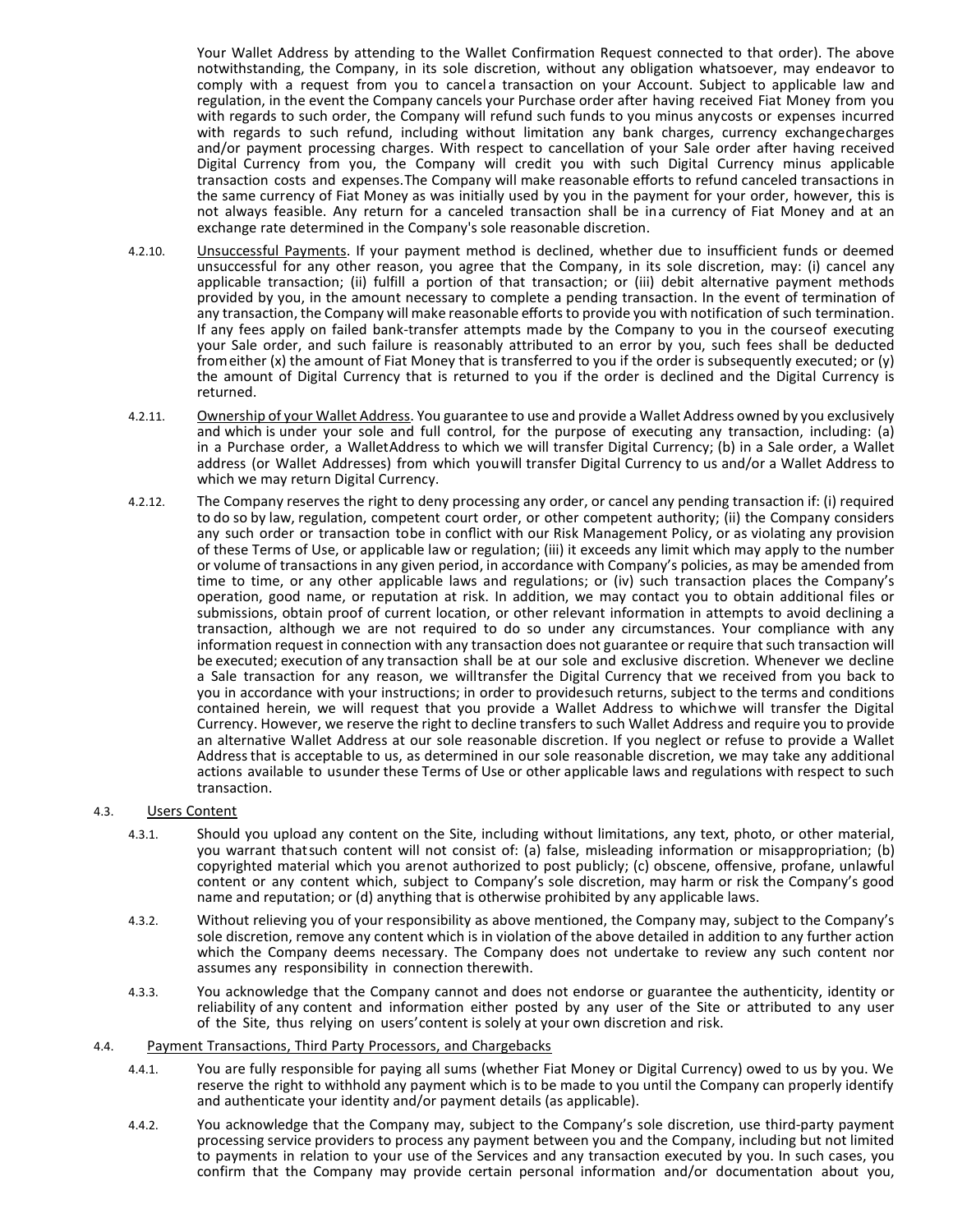including with respect to a transaction executed by you as needed to complete the transaction or as required under any inquiry or in the event of detection of fraud or suspicion of such.

- 4.4.3. In accordance with the Company's Privacy Policy, the Company may use or transfer your information to any other third party service providers for the purpose of providing you with the Services under the Site or the improvement thereof, as well as forany KYC, AML or CTF procedures, as described hereunder.
- 4.4.4. If the Company reasonably believes that a fraudulent act was or is made by you or in connection with your Account, including use of stolen credit cards or any other fraudulent activity (including any chargeback or other reversal of a payment), it reserves the right to close or suspend your Account, terminate the Terms of Use, and/or reverse or withhold any payment. The Company shall be entitled to inform any relevant authorities or entities (including credit reference agencies) of any payment fraud or otherwise unlawful activity, and may employ collection services to recover payments. The Company shall not be liable for any unauthorized use by any third party of credit/debit cards, irrespective of whether or not the credit/debit cards were reported stolen.
- 4.4.5. You further agree that you will not make or attempt to make any chargebacks, and/or deny or reverse any payment or deposits that you have made. You hereby agree that you will reimburse us for any chargebacks, denial or reversal of your payments or deposits and any loss suffered by us as a consequence of this. In any such event, we reserve the right to cease to provide the Services, terminate the Terms of Use, withhold payments to you, and take any further action which we may see as appropriate.
- 4.4.6. In connection with any Sale or Purchase, in the event that we transfer Fiat Money or Digital Currency to you that you are not properly authorized by this Agreement to receive or keep, we reserve the right to offset such amounts with Fiat Money and/or Digital Currency we receive from you in subsequent transaction(s), to the full extent permitted by law and/or this Agreement.

# 5. Third Party Services:

- 5.1. You may be offered certain additional services, provided or supplemented by third parties, integrated into the Site and availed to you on the Account. You expressly acknowledge that by accepting these Terms of Use you agree that the Services may permit you to link to third party websites, services, or resources and display, include or make available content, data, information, or other materials from third parties ("Third Party Services"). You acknowledge that when you access Third Party Services, even when made available on the Account through the Services, you do so at your own risk, subject to the terms and conditions applicable to such Third Party Services. Third Party Services are not under our control, and you acknowledge that we are not responsible or liable for the content, functions, accuracy, legality, appropriateness or any other aspect of such Third Party Services. The inclusion of any such link does not imply our endorsementor any association between us and their operators. You further acknowledge and agree that we shall not be responsible or liable, directly or indirectly, for any damage or loss caused or alleged to be caused by or in connection with the use of or reliance on any Third Party Services, which may be subject to disruption due to factors that are outside of our reasonable control. We accept no responsibility or liability with respect to such Third Party Services. Any claims regarding such Third Party Services shall be directed to the relevant third party only. The terms and conditions applicable to Third Party Services shall be the terms and conditions of the relevant third party. Such third party terms shall be made available to you in the course of using such Third Party Services. By using Third Party Services, you agree to engage with the relevant third party and agree to be subject to such third party's terms and any other terms made available to you by such third party on its platform. Third Party Services may, in the Company's sole discretion, be offered in jurisdictions irrespective of Restricted Locations (as defined below) or TPT Locations (as defined below).
- 5.2. Third Party Services may include, without limitation, the following:

# 5.2.1. Third Party Transactions:

- 5.2.1.1. TPT Terms. The terms and conditions applicable to a Third Party Transaction shall be the terms and conditions of the relevant third party (the "TPT Terms"). Such TPT Terms shall be made available to you in the course of placing that Third Party Transaction. By commencing a Third Party Transaction, you agree to engage with the relevant third party and agree to be subject to such third party's TPT Terms and any other terms made available to you by such third party on its platform.
- 5.2.1.2. TPT Privacy Policy. The privacy policy applicable to a Third Party Transaction shall be the privacy policy of the relevant third party (the "TPT Privacy Policy"). Such TPT Privacy Policy shall be made available to you in the courseof placing that Third Party Transaction. By commencing a Third Party Transaction, you agree to be subject to such third party's TPT Privacy Policy.
- 5.2.1.3. TPT Verification. In the course of any Third Party Transaction, you may be required to undergo a verification process of your personal details by the relevant third party (the "TPT Verification"), which is separate and independent from any verification process that you may have previously undergone (with us, or in the course of placing an earlier Third Party Transaction). You acknowledge that any information and/or documentation provided by you in the course of a TPT Verification shall be provided directly to the relevant third party and be subject only to suchthird party's TPT Privacy Policy. By commencing a Third Party Transaction, you agree to undergo any TPT Verification that may be required of you by such third party.
- 5.2.1.4. Sharing of Data for Third Party Transactions. You acknowledge that on any Third Party Transaction, we may share with the relevant third party some of your data, including specifications of that Third Party Transaction (Fiat Money and Digital Currency amounts, destination Wallet Address, and payment details).
- 5.2.1.5. Final TPT Price. You acknowledge that the Digital Currency quote presented to you when commencing a Third Party Transaction is based on the rate conducted by the relevant third party at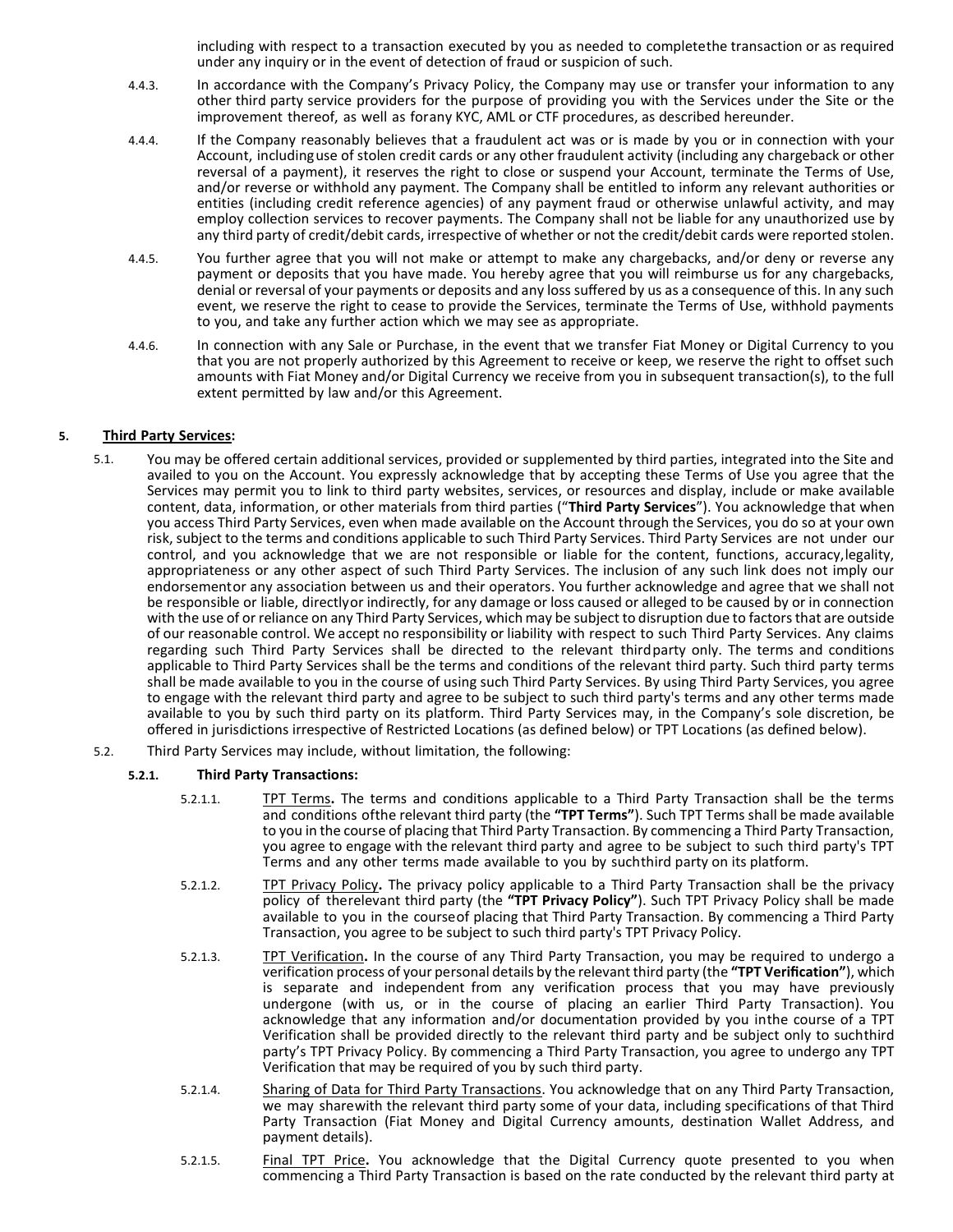that time (the "TPT Quote"), and that the TPT Quote—which is only relevant at the time of the Third Party Transaction's creation—is not final and can change by the time the Third Party Transaction is completed, according to such third party's TPT Terms (the "Final TPT Price"); accordingly, a display of this Third Party Transaction, which may be presented in your "My Account" page on the Site, may not present the Final TPT Price.

5.2.1.6. No Liability for Third Party Transactions. For the avoidance of doubt, we bear no responsibility for Third Party Transactions. Any claims regarding such Third Party Transactions shall be directed to the relevant third party only. The inclusion of any such link does not imply our endorsement or any association between us and their operators. You further acknowledge and agree that we shall not be responsible or liable, directly or indirectly, for any damage or loss caused or alleged to be caused by or in connection with the use of or reliance on any Third Party.

## 5.2.2. External Wallet Service:

5.2.2.1. We may recommend or refer you to a Wallet Service administered by an external third-party provider ("External Wallet Service"), however, the use of such External Wallet Service shall be at your sole discretion; (iii) The terms and conditions and privacy policy applicable to your use of an External Wallet Service shall be the terms and conditions and privacy policy of the relevant provider of such External Wallet Service; (iv) Company shall not be liable in any way in connection with your use of an External Wallet Service.

### 6. Use of Our Technology and Intellectual Property

- 6.1. You may only use the Site and all content derived from the Site, including, but not limited to, the copyright and all other intellectual property rights in the Site, in connection with the Services for your personal and non-commercial use and in accordance with the Terms of Use. The Site's code, structure and organization are protected by intellectual property rights. You must not: (i) copy, redistribute, publish, reverse engineer, decompile, disassemble, modify, translate or make any attempt to access the source code to create derivative works of the source code, or otherwise; (ii) sell, assign, sublicense, transfer, distribute or lease your access to the Site; (iii) make the Site available to any third party through a private computer network; or (iv) use the Site in a manner prohibited by any laws or regulations which apply to the use of the Site (collectively the "Prohibited Acts").
- 6.2. You will be liable to us for any damage, costs or expenses we suffer or incur that arise out of or in connection with your commission of any of the Prohibited Acts. you shall notify us as soon as reasonably possible after becoming aware of the commission by any person of any of the Prohibited Acts and shall provide us with reasonable assistance with any investigations we may conduct as a result of the information provided by you in this respect.
- 6.3. The brand names relating to the Site and any other trade marks, service marks and/or trade names used by us, or on our own behalf (the "Trade Marks"), are owned by us or our licensors. In addition to the rights in the Trade Marks, we and/or our licensors own the rights in all other content of the Site (the "Content"). By using the Services you shall not obtain any rights in the Trade Marks or the Content, and you may use the Trade Marks and Content in accordance with the terms of the Terms of Use only.
- 6.4. Availability of the Site. The Company cannot and does not guarantee the availability of the Services or the Site at all times. You acknowledge that the Company reserves the right, at all times, to delay, deny, or make unavailable, at any time and at its sole discretion,

any or all of the Services and/or the Site itself. The Company shall have no responsibility or liability whatsoever in connection with the unavailability of any Service, whether caused by the Company as aforementioned or by any third party or force majeure. You explicitly understand that any such event may cause a delay in the execution or processing of your orders and transactions, and you irrevocably release the Company of any liability in this regard.

- 6.5. Security and Viruses. Any use of the internet may be subject to a virus attack and/or communication failure. The Company shall not bear any liability, whatsoever, for any damage or interruptions caused by computer viruses, spyware, Trojan horses, worms or other malware that may affect your systems, computer or other equipment, or any phishing, spoofing or other virus attacks. The Company recommends that all Members [users] use a reputable and available virus screening and prevention software at all times. You should also apply caution when reviewing text messages and emails purporting to originate from the Company, as SMS and emails are also vulnerable to phishing and spoofing and additional viruses. It is advisable that you log into your Account through the Site only and avoid using unauthentic communication advising you options to log in.
- 6.6. Confidential Information. Provided that any information is disclosed to you in the course of using the Services that a reasonable investor knows, or should know, is of a confidential or proprietary nature ("Confidential Information"), you are obligated to keep such Confidential Information in strict confidence and use it in connection with the Services only. You may not disclose such Confidential Information without the Company's prior written consent.

## 7. Compliance

- 7.1. Your use of the Site and Services must be in compliance with all laws and regulations applicable to you based on your applicable jurisdiction. It is your exclusive responsibility to ensure that your use of the Site and Services is compliant with the applicable laws and regulations.
- 7.2. Where the Company believes that your use of the Site and Services may not be fully compliant with applicable laws and regulations, including, but not limited to, where there is any reason to suspect that your use of the Services involves any prohibited activities or you otherwise fail to complete the KYC, AML and CTF procedures described under Section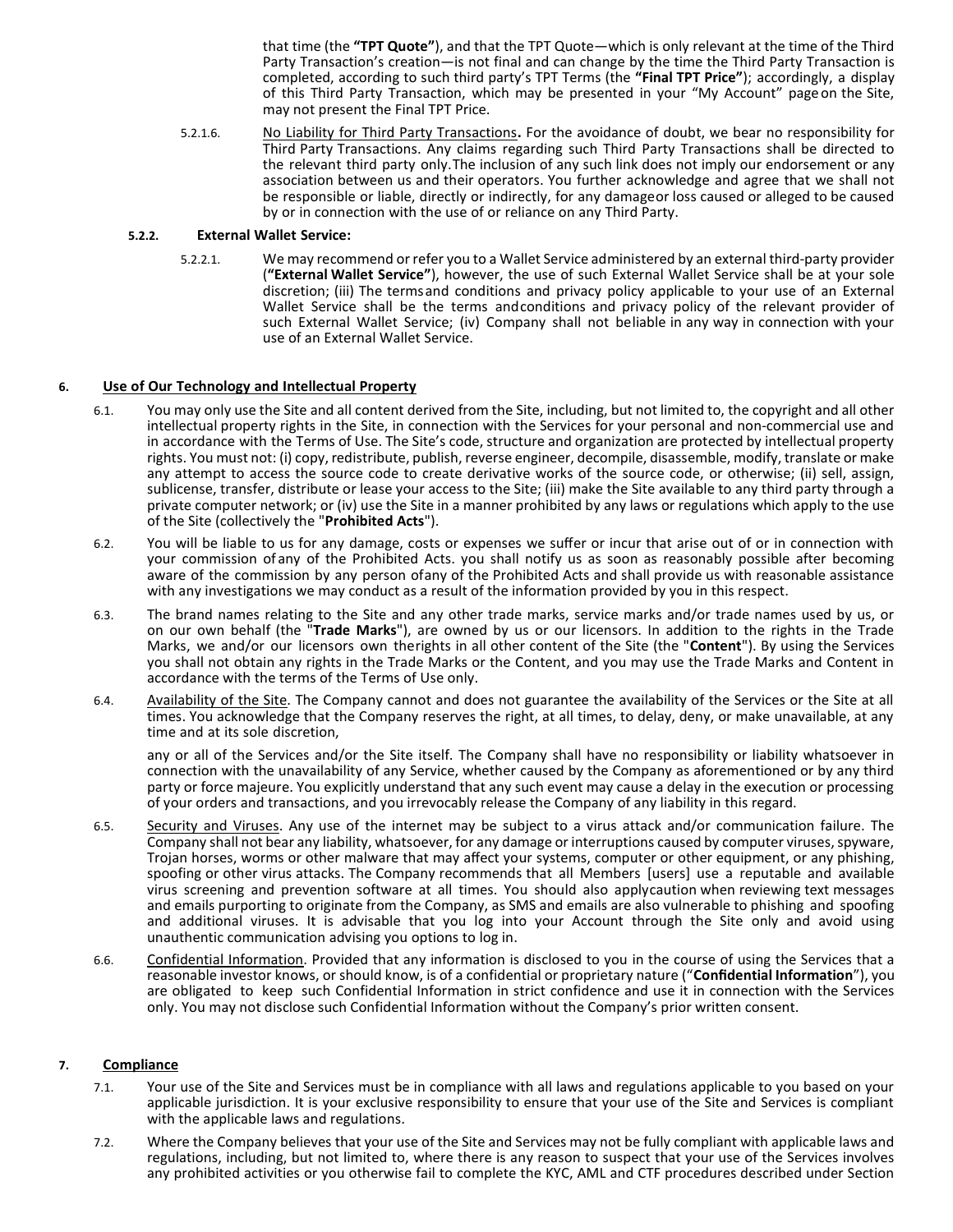15 below, we may refuse to provide you access to the Site or the Services, process your transactions or accept you as a customer, in addition to any other action which we may deem reasonable.

- 7.3. Applicable Sanctions. You warrant that you will comply with all applicable international economic and export sanctions and any requirement therein. Without limiting the generality of the aforementioned, you will not use the Services available on the Site if any of the following applies to you:
	- 7.3.1. You are a national or resident of Iran, North Korea, Cuba, Syria or the Crimea region (of the Ukraine / Russia), or any other country included in the US embargo, United Nations sanctions, HM Treasury's financial sanctions regime (the "Restricted Territories") or you intend to distribute or provide the acquired Digital Currency or the Services to the Restricted Territories;
	- 7.3.2. Your name appears on the US Treasury Department's Specially Designated Nationals List or the US Commerce Department's Denied Persons List, Unverified List, Entity List HM Treasury's financial sanctions regime (the "Restricted Persons") or you intend to distribute or provide the Services to any person of the Restricted Persons; and
	- 7.3.3. You are on a prescribed sanctions list.
- 7.4. You fully understand and accept that we may not make the Services available in all markets and regions, and may restrict or prohibit the use of the Services from, and by residents or nationals of, certain jurisdictions ("Restricted Locations". You, therefore, further represent and warrant that you are not located in, under the control of, or a national or resident of any Restricted Locations. If you attempt to access the Services from any Restricted Location, the Services or a part thereof may be provided to you by a third-party partner(s) of the Company, in which case, you will be subject in full to such third party's terms of service.
- 7.5. Notwithstanding the above, in some markets and regions, we may choose not to provide our Services but rather offer you the opportunity to engage in Third Party Transactions.
- 7.6. Applicable Taxes. You are exclusively responsible to inquire with respect to the taxes applicable to your transactions on the Site. The Company is not and will in no event be deemed as providing any tax advice or consultation. It is your responsibility to report and remitthe taxes payable to the appropriate tax authorities.

### 8. Account Suspension, Termination, and Cancellation

8.1. You acknowledge that, at any time, the Company will be entitled to: (a) suspend your Account and your Access to the Site and the Services, (b) terminate the Terms of Use and your access to the Site and close your Account, (c) refuse processing, cancel or reverse any transaction of Digital Currencies, regardless if corresponding funds have been debited from your payment method; (d) restrict your Account; and/or (e) prohibit access to the Site and its content or tools, delay or remove hosted content, and take technical and legal measures to keep users off the Site, all of the aforementioned for any reason whatsoever, all subject to the Company's sole discretion, including without limitation as a result of the following: (i) violation of these Terms of Use, including without limitations, failure to pay for any transaction; (ii) attempts to gain unauthorized access to the Site or another Member's account or to provide assistance to others' attempt to do so; (iii) the Company has reasonable suspicion that a transaction involves illegal activity, including without limitations, money laundering, financing of terrorism, fraud, or any other crime; (iv) the Company reasonably suspects that your Account or any transaction is related to prohibited use or is non-compliant with any applicable laws or regulations; (v) the Company is requested to doso by a court order, law enforcement or other government or regulatory order or if your Account is subject to litigation or investigation;

(vi) you abuse the Services provided by the Company, including by opening multiple accounts and/or taking advantages<br>of promotions in

bad faith; (vii) any of the Company's third party providers denies providing you the Services; (viii) the Company believes you are creating problems or possible legal liabilities; (ix) force majeure events, including operational and technical errors; (x) no transaction with respectto the Services has been carried out by you for twelve or more consecutive months; (xii) the Company believes that you adversely affectits reputation; (xiii) the Company reasonably believes that your Account is associated with any account that has been suspended or terminated for breach of the Terms of Use or suspended for any other reason;(xi) you did not provide information upon the request of the Company or the information provided does not meet the Company's requirements; or (xii) the Company believes your Account and/or transaction does not meet the Company's risk tolerance.

8.2. Notwithstanding the above mentioned, the Company may, in its sole discretion, suspend or terminate your access to the Site and/or the Services, or refuse to open an account for you on any other grounds.

8.3. In the event the Company should suspend or terminate your access to your Account and the Services, you shall neither be able to access your Account nor use any or all of the Services. In such event of termination or suspension, we reserve the right to: (i) cancel outstanding and/or pending orders to purchase Digital Currency from us or to sell Digital Currency to us; and (ii) withhold any Fiat Money which you have paid to us for the purchase of Digital Currency from us for which you have not received, or withhold any Digital Currency that you have transferred to us for the Sale of Digital Currency to us for any Fiat Money you have not received.

- 8.4. In the event your Account is suspended or terminated by the Company, the Company may provide you with notice of such suspension or termination. In addition, you acknowledge that the Company is not obligated to disclose any findings and information acquired by the Company's security and risk management procedures.
- 8.5. Termination by you. You may terminate your Account at any time by submitting your request to terminate your account at support@aRIAcurrency.com OR delete your account from the website. No termination fee shall apply, except that you will be responsible for fulfilling any outstanding payment obligations to the Company existing as of the effective date of termination and to settle any pending transactions. The Company reserves the right to suspend any pending transactions at the time of cancellation.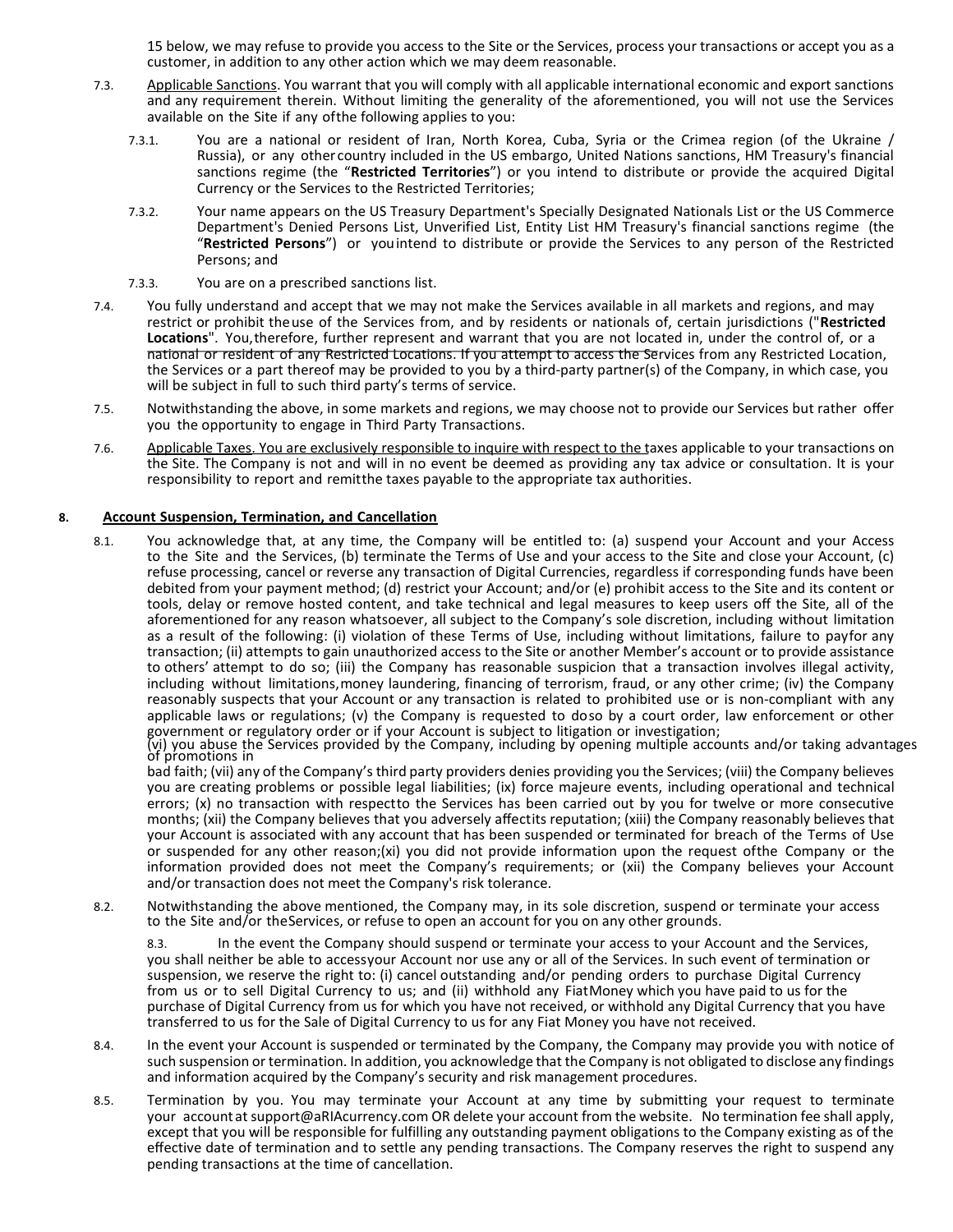- 8.6. On termination of the Terms of Use, you shall: (i) stop using the Site and the Services; (ii) pay us any Fiat Money which you owe to us; (iii) provide to us any Digital Currency which you owe to us.
- 8.7. The right to terminate the Terms of Use and to close your account shall not stop you or us from exercising any other right or remedy under the Terms of Use, whether with respect to the termination or to any other event.
- 8.8. Upon the termination of the Terms of Use for any reason, except as otherwise provided in the Terms of Use, and subject to any rights or obligations which have accrued prior to termination, neither party shall have any further obligation to the other under the Terms of Use.
- 8.9. Retaining or Erasing Information. Following the termination of the Terms of Use, the Company may retain information for as long as we have a business or tax need or as required under applicable laws, regulations and/or government orders from time to time; provided, however, in cases where such a need or government requirement does not exist, the Company shall endeavor to erase and discard your data, all subject to the limitations and requirements under the applicable laws and regulations.

## 9. Limitations of Liability; Release

- 9.1. THE SERVICES AND THE SITE ARE PROVIDED ON AN "AS IS" AND "AS AVAILABLE" BASIS WITHOUT ANY REPRESENTATION OR WARRANTY, WHETHER EXPRESS, IMPLIED OR STATUTORY. THE COMPANY SPECIFICALLY DISCLAIMS ANY IMPLIED WARRANTIES OF TITLE, MERCHANTABILITY, SATISFACTORY QUALITY, FITNESS FOR A PARTICULAR PURPOSE AND/OR NON-INFRINGEMENT. THE COMPANY DOES NOT MAKE ANY REPRESENTATIONS OR WARRANTIES THAT YOUR ACCESS TO THE SITE, THE SERVICES, AND/OR ANY PART OR MATERIALS MADE AVAILABLE THEREIN, WILL BE COMPLETE, ERROR FREE, CONTINUOUS, UNINTERRUPTED, ACCURATE, THAT DEFECTS WILL BE CORRECTED, AND/OR THE SERVER THAT MAKES THE SITE AVAILABLE ARE FREE OF VIRUSES AND BUGS, AND MAKES NO REPRESENTATION PERTAINING TO THE FULL FUNCTIONALITY, ACCURACY, RELIABILITY OF THE MATERIALS AND/OR AS TO RESULTS, OR THE ACCURACY OF ANY INFORMATION OBTAINED BY YOU THROUGH THE SERVICES AND/OR SITE. THE ENTIRE RISK AS TO THE USE, QUALITY, AND PERFORMANCE OF THE SERVICES AND/OR SITE LIES WITH YOU.
- 9.2. THE COMPANY HAS NO OBLIGATION TO MAINTAIN YOUR ACCOUNT NAME OR PASSWORD. THE COMPANY SHALL NOT BE LIABLE IF YOU MISPLACE, FORGET OR LOSE YOUR ACCOUNT NAME OR PASSWORD BECAUSE OF ANYTHING OTHER THAN THE COMPANY'S NEGLIGENCE.
- 9.3. TO THE MAXIMUM EXTENT PERMITTED BY APPLICABLE LAW, IN NO EVENT WILL THE COMPANY, ITS AFFILIATES OR SERVICE PROVIDERS, OR ANY OF THEIR RESPECTIVE OFFICERS, DIRECTORS, AGENTS, JOINT VENTURERS, EMPLOYEES OR REPRESENTATIVES, BE LIABLE TO YOU OR ANYONE ON YOUR BEHALF FOR ANY DIRECT, INDIRECT, SPECIAL, INCIDENTAL, INTANGIBLE, OR CONSEQUENTIAL DAMAGES OR LOSS OF ANY KIND, INCLUDING WITHOUT LIMITATIONS, LOSS OF BUSINESS, PROFITS, REVENUES, DATA, CONTRACTS OR ANTICIPATED SAVINGS, AND./OR LOSS OR ANY DAMAGE ARISING FROM YOUR USE OF THE SITE OR SERVICES OR SOFTWARE, WHETHER BASED IN CONTRACT, TORT, NEGLIGENCE, STRICT LIABILITY, OR OTHERWISE, ARISING OUT OF OR IN CONNECTION WITH AUTHORIZED OR UNAUTHORIZED USE OF THE SITE AND/OR SERVICES.
- 9.4. YOU AGREE THAT ANY CLAIM OR CAUSE OF ACTION WHICH YOU MAY HAVE ARISING OUT OF OR RELATED TO USE OF THE SITE, SERVICES, OR THE TERMS OF USE MUST BE FILED WITHIN ONE (1) YEAR AFTER SUCH CLAIM OR CAUSE OF ACTION AROSE OR BE FOREVER BARRED.
- 9.5. WE SHALL NOT BE LIABLE TO YOU IN ANYWAY WHATSOEVER FOR THE TRANSFER OF ANY AND ALL DIGITAL CURRENCY IF YOU PROVIDE US WITH ANY INCORRECT AND/OR INCOMPLETE, PUBLIC KEY, AND/OR DIGITAL WALLET ADDRESS DETAILS. IN ADDITION, WE SHALL NOTBE LIABLE TO YOU IN ANY WAY WHATSOEVER FOR THE TRANSFER OF ANY AND ALL FIAT MONEY IF YOU PROVIDE US WITH ANY INCORRECT AND/OR INCOMPLETE PAYMENT DETAILS.
- 9.6. The Company specifically makes no warranties, representations or guarantees regarding the time required to complete processing any request provided by you, including electronic debit or credit using credit cards, bank accounts or checks, which are dependent upon many factors beyond the Company's control. Without derogating from the aforementioned, the Company makes commercially reasonable efforts to process your requests in a timely manner.
- 9.7. Although the Company intends to provide accurate and timely information on the Site (including, without limitation, the Content), the Site may not always be entirely accurate, complete or current and may also include technical inaccuracies or typographical errors. In an effort to continue to provide you with as complete and accurate information as possible, information may be changed or updated from time to time without notice. Accordingly, you should verify all information before relying on it, and all decisions based on information contained on the Site are your sole responsibility and we shall have no liability for such decisions.
- 9.8. You further agree that the Company shall not be liable to you or any third party for any amendment or termination of the Company Services and/or Terms of Use, or suspension of your access to the Company Services, except to the extent otherwise expressly set forth herein.
- 9.9. Nothing in the Terms of Use will operate so as to exclude any liability of the Company for death or personal injury that is caused by the Company's negligence.
- 9.10. WITHOUT DEROGATING FROM ANY OTHER PROVISION IN THE TERMS OF USE, IN NO EVENT SHALL OUR LIABILITY TO YOU EXCEED \$50 USD IN AGGREGATE.
- 9.11. Any disputes between you and any other Member and/or user of the Site shall be exclusively resolved between you and such Member and/or user, and you release the Company, its affiliates and service providers, and each of their respective officers, directors, agents, joint ventures, employees and representatives from any and all claims, demands, and damages (actual and consequential) of every kind and nature arising out of or in any way connected with such disputes.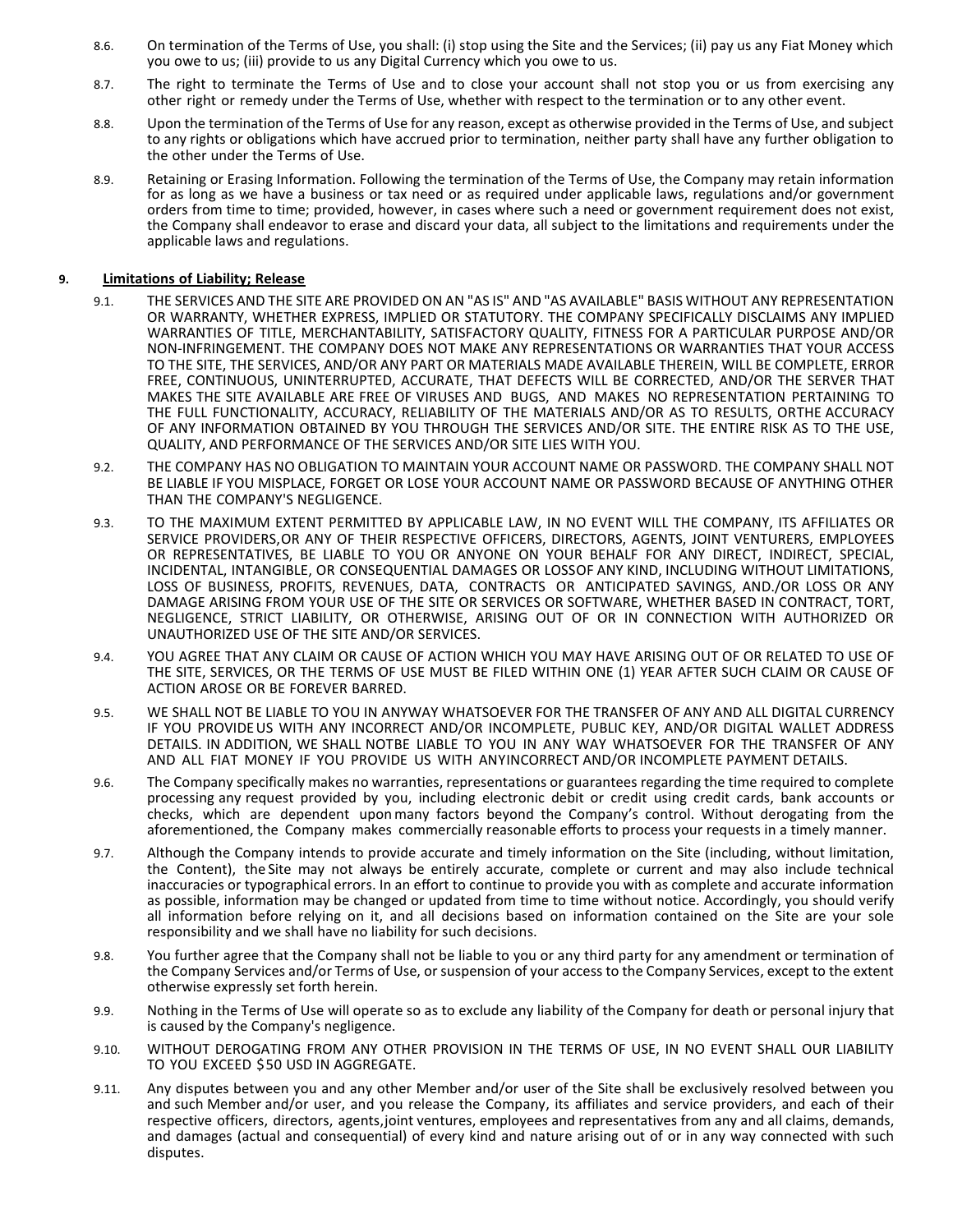10. **Indemnification**. You agree to defend, indemnify and hold harmless the Company, its affiliates and service providers, and any of their respective employees, officers, directors, agents, joint ventures, and representatives, from any claims, demands, liabilities, damages, or costs (including attorneys' fees, fines, or penalties) suffered by the Company and arising out of or related to (i) breach by you of the Terms of Use; (ii) your use of the Site or Services or use by any other person accessing the Site or the Services using your user identification, whether or not with your knowledge and/or authorization; or (iii) any violation by you of any law, rule, regulation, or the rights of any third party.

## 11. Modifications to the Terms of Use

- 11.1. The Company may amend, modify, update and change any of the terms and conditions of the Terms of Use from time to time, including without limitation, as a result of legal and regulatory changes, security reasons and changes to our Services.
- 11.2. The Company will notify you of any such amendment, update, modification or change by publishing a new version of the Terms of Use on the relevant page of the Site, or by notifying you by email. Any new version of the Terms of Use will take effect twenty-four (24) hours after its publication on the Site (or earlier if required by any law, regulation or directive which applies to either us or you), and your use of the Site and/or the Services after this period will be deemed to constitute your acceptance of such new version of the Terms of Use.
- 11.3. Please check for updates to the Terms of Use on a regular basis.
- 11.4. If you do not agree with any modification to the Terms of Use, your sole and exclusive remedy is to terminate your use of the Site and/or Services and close your Account.
- 12. External Websites. The Company makes no representations, and takes no responsibility whatsoever regarding any third party websites, services, or content that you may access through the Site. The Site may present links or other forms of reference to other websites (the "External Websites") or resources over which Company has no control. You acknowledge that the Company may present such links or references to you only as a convenience and that Company does not endorse any of the External Website services or offerings made to you or any content provided therein. The Company is not responsible for the availability of, and content provided on External Websites. You are requested to review the policies posted by the External Websites regarding privacy and other topics before use. The Company is not responsible for third party content accessible through the Site, including opinions, advice, statements, prices, activities, and advertisements, and you shall bear all risks associated with the use of such content. It is up to you to take precautions to ensure that whatever you select for your use is free of such itemsas viruses, worms, Trojan horses and other items of a destructive nature. If you access any such External Websites you agree that you do so atyour own risk and you agree that we will have no liability arising from your use of or access to any External Websites.
- 13. No Financial Advice. For the avoidance of doubt, the Company does not provide any investment advice, recommendation, or guidance, whetherin connection with the Services or otherwise. We may provide information on the price, range, volatility of Digital Currency and events that have affected the price of Digital Currency, but this is not considered investment advice and should not be construed as such. No communication between us and you should be considered any form of investment advice. Any decision to purchase or sell Digital Currency is your exclusive decision at your own risk and the Company will not be liable for any loss suffered. You should consult your own legal and/or tax advisors concerning your specific financial situation.
- 14. Lack of Financial Regulation. Our business model and our Services consist of facilitating the buying and selling of Digital Currency from and to the Company in an unregulated, international, open payment system. Despite the aforementioned, certain jurisdictions apply regulations or may apply such regulations at any time, in which case, the Terms of Use, including the provision of the Services, may be amended accordingly or terminated to the extent such amendments are not possible. You agree and understand that legislative and regulatory changes or actions at a state, federal, or international level may adversely affect the use, transfer, exchange, and/or value of Digital Currency.

#### 15. Know-Your-Customer ("KYC"), Anti-Money Laundering ("AML") and Combating the Financing of Terrorism ("CTF") Procedures

- 15.1. As part of our commitment to combat financial crimes, we have implemented procedures and systems aimed at allowing us to identify and mitigate the risks our Site and Services being misused for illegal purposes. These include our KYC, AML and CTF procedures, whichare based on our collection of information about our Users, the assessment of AML/CTF risks associated with their activities, and the ongoing monitoring of transactions made by them.
- 15.2. Where we have any suspicion that our business relationship with you, or a specific transaction which you wish to make, involve any riskof money laundering, financing of terrorism or any other financial crime or prohibited activity, we may, at our sole discretion, refuse to accept you as a customer, terminate any engagement with you, refuse to process any transaction, and take any other action we deem necessary, including reporting our suspicion to the competent legal authorities. We will not be obligated to inform you of any such action we choose to take, nor to provide you any explanation of our reasons for taking them or for our suspicions.
- 15.3. For the purpose of conducting the abovementioned checks, we may collect certain personal information about you, either from you or from external sources. Any such information about you shall be kept and utilized in accordance with our Privacy Policy. By making any use of the Site and the Services you represent and warrant that all information provided by you to us is correct, accurate and complete, and explicitly consent to the collection of additional information about you from third parties, including financial and credit institutions, governmental authorities and external databases.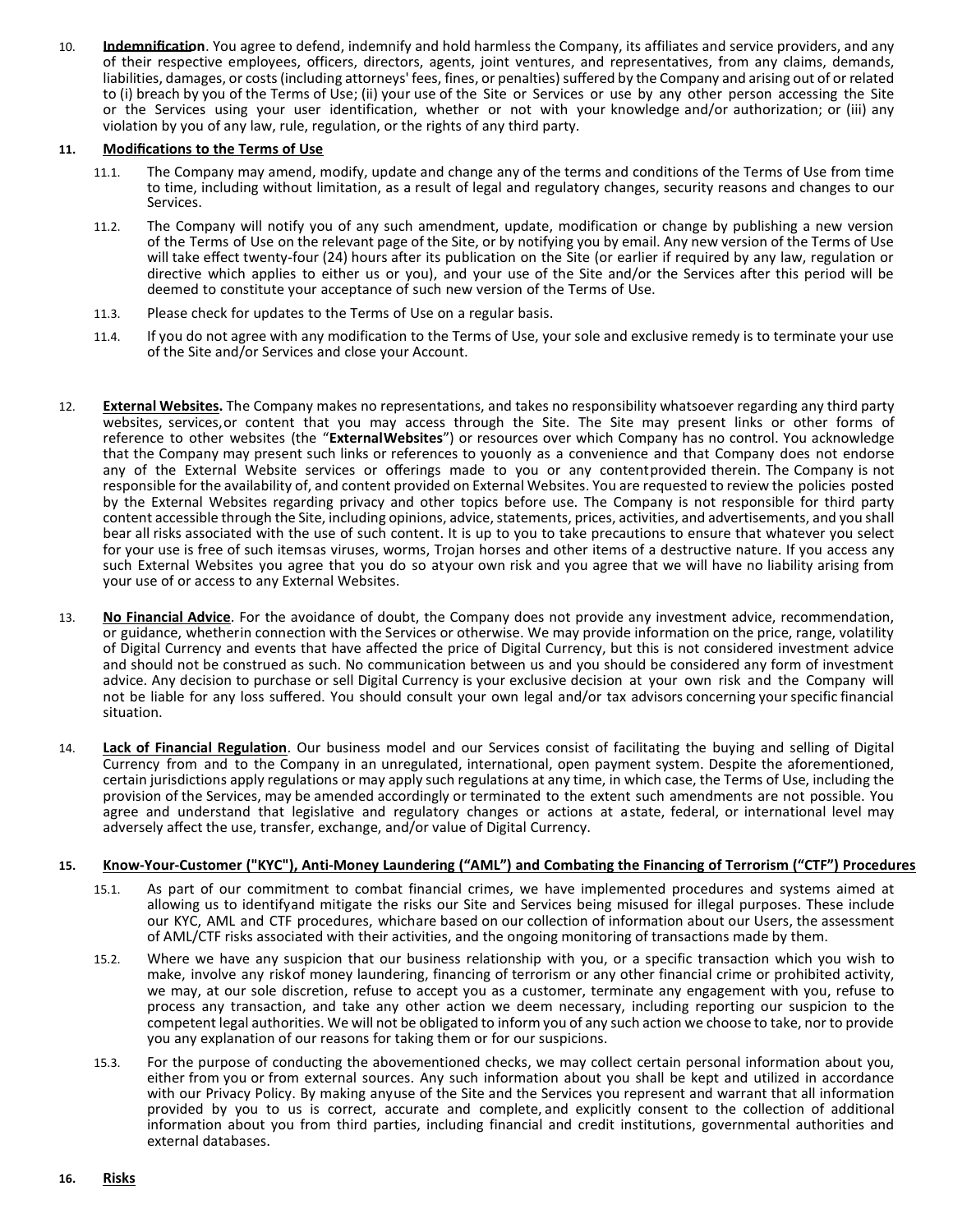- 16.1. The trading of goods and products, real or virtual, as well as virtual (digital) currencies, involves significant risks. Prices can fluctuate on any given day. Due to such price fluctuations, you may increase or lose value in your assets at any given moment. Any currency, virtual or not, may be subject to large or sudden shifts in value and may even become worthless. There is an inherent risk that losses will occur asa result of buying, selling or trading anything on a market. You should be aware that the risk of loss in trading or holding Digital Currencies can be substantial.
- 16.2. Digital Currency trading also has special risks not generally shared with official currencies or goods or commodities in a market. Unlike most currencies, which are backed by governments or other legal entities, or by commodities such as gold or silver, Digital Currency is a unique kind of currency, backed by technology and trust. There is no central bank or government regulator that can take corrective measures to protect the value of the Digital Currency in a crisis, issue more currency, or balance the price fluctuations.
- 16.3. Instead, Digital Currency is an autonomous and largely unregulated worldwide system of currency firms and individuals. Traders and market participants put their trust in a digital, decentralized and partially anonymous system that relies on peer-to-peer networking and cryptography to maintain its integrity. Thus, the value of Digital Currency may be derived from the continued willingness of market participants to exchange Fiat Currency for Digital Currency, which may result in the potential for the permanent and total loss of value ofa particular Digital Currency should the market for that Digital Currency disappear.
- 16.4. Digital Currency trading may be susceptible to irrational (or rational) bubbles or loss of confidence, which could collapse relative to demand and supply. For example, confidence in Digital Currency might collapse as a result of unexpected changes imposed by software developers or others, a government crackdown, the creation of superior competing alternative currencies, or a deflationary or inflationary spiral. Confidence might also collapse because of technical problems, for example, if the anonymity of the system is compromised, if money is lost or stolen, or if hackers or governments are able to prevent transactions from settling.
- 16.5. Transactions in the Digital Currency may be irreversible, and, accordingly, losses due to fraudulent or accidental transactions may not be recoverable.
- 16.6. Due to the nature of Digital Currency, any technological difficulties experienced by the Company could prevent the access or use of a Member's Digital Currency.
- 16.7. The abovementioned is not a closed list, there may be additional risks that we have not foreseen or identified in our Terms of Use. You should carefully assess whether your financial standing and tolerance for risk are suitable for buying, selling or trading Digital Currency.
- 16.8. The Company uses banking providers in order to receive your funds and to make payments. Our banking providers do not transfer Digital Currency, exchange Digital Currency, or provide any services in connection with Digital Currency.
- 16.9. Markets for Digital Currency have varying degrees of liquidity. Some are quite liquid while others may be thinner or illiquid. The Company does not guarantee any profit from trading or any other activity associated with the site.
- 16.10. IN LIGHT OF THE ABOVEMENTIONED RISKS, WHICH ARE NOT A COMPREHENSIVE LIST, YOU SHOULD CAREFULLY CONSIDER IF HOLDING DIGITAL CURRENCY IS SUITABLE FOR YOU DEPENDING ON YOUR FINANCIAL CIRCUMSTANCES.

## 17. Customer Service

- 17.1. You hereby expressly consent to us using the contact details provided by you on registration to occasionally contact you directly in relation to your use of the Services or any other products or services offered by us from time to time.
- 17.2. If you have any questions, feedbacks or complaints, you may contact Company via Company's customer support at support@aRIAcurrency.com. Please provide identifying information such as your name, address, and any other information that the Company may need to identify you, your Account, and/or the transaction on which you have feedback, questions, or complaints.
- 17.3. For service quality assurance, calls made by you to the customer service department may be recorded.
- 17.4. We will not tolerate any abusive behavior exhibited by users of the Services to our employees. In the event we deem that your behavior, via telephone, live chat, email or otherwise, has been abusive or derogatory towards any of our employees, we shall have the right toclose your Account with us and terminate the Terms of Use and such act will be considered as a breach of the Terms of Use by you.

## 18. General Provisions

- 18.1. Entire Agreement. These Terms of Use, comprise the entire understanding and agreements between you and the Company as to the subject matter hereof, and supersedes any and all prior discussions, agreements and understandings of any kind (including without limitation any prior versions of this Agreement), and every nature between you and the Company. Section headings in this Agreementare for convenience only, and shall not govern the meaning or interpretation of any provision of this Agreement.
- 18.2. Relationship of the Parties. Both you and the Company are independent contractors, and nothing in these Terms of Use shall be deemed to create between you and the Company any other form of relationship, and the parties shall not be deemed to be partners, joint ventures or agents. You are not authorized to make any obligations on behalf of the Company.
- 18.3. Assignment. You may not assign any rights and/or licenses granted under these Terms of Use, including without limitation, the right touse the Account which is exclusively for your personal use. The Company reserves the right to assign our rights without restriction, including without limitation to any Company affiliates or subsidiaries, or to any successor in interest of any business associated with the Company Services. Any attempted transfer or assignment in